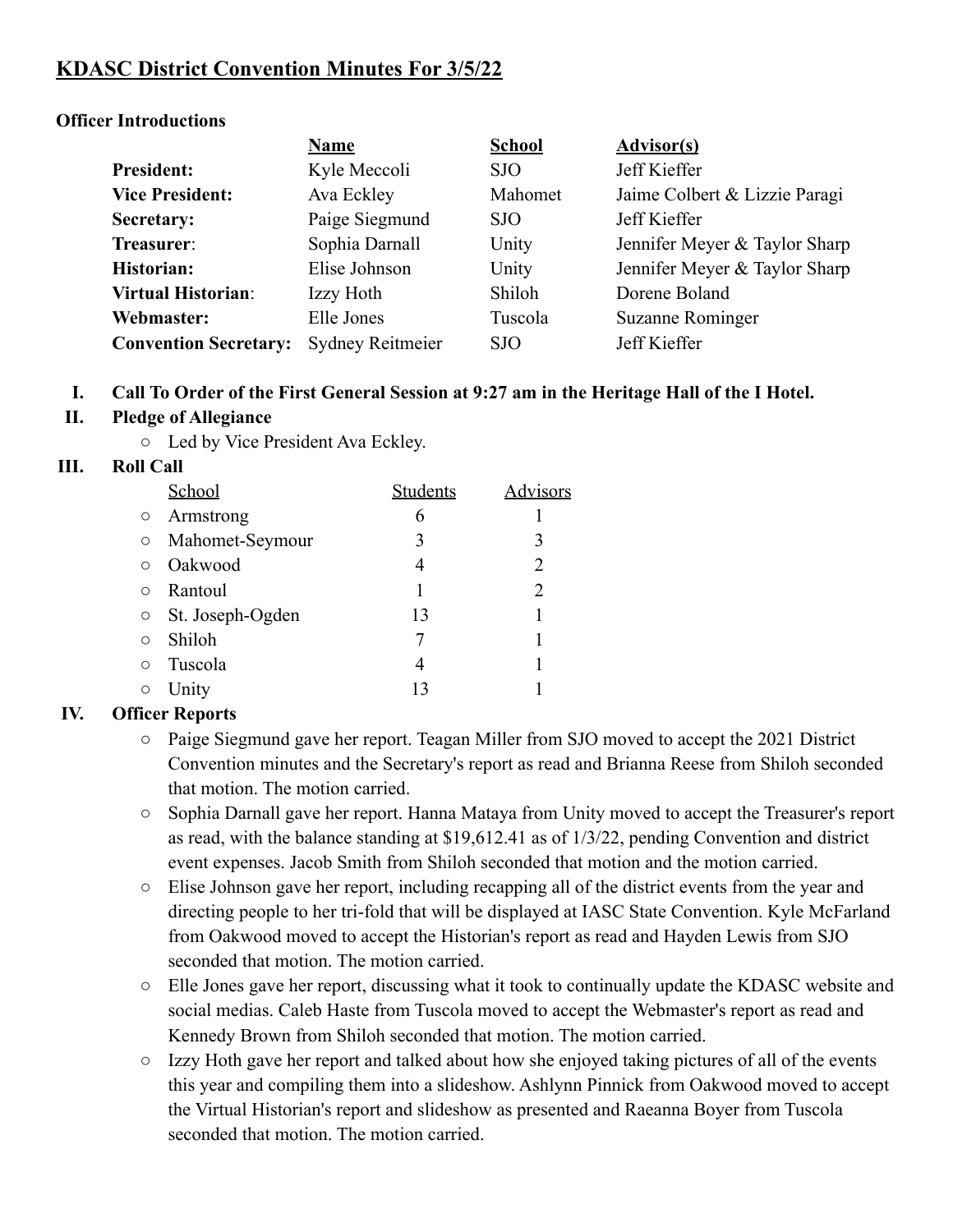○ Ava Eckley gave her report, in which she directed everybody to look at the district newsletters, supplied both in delegates' folders and online in the shared district Google Drive she created, as well as speaking to how Vice President is a very flexible role in which future officers can challenge themself to be as useful as possible. Ava Eckley from Mahomet moved to accept the Vice President's report as read and Emily Milburn from Shiloh seconded that motion. The motion carried.

### **V. Proposed Amendments to the KDASC Constitution**

○ No new amendments to the KDASC Constitution were submitted for consideration this year.

#### **VI. Project Linus**

- We were able to make 5 blankets at Convention to donate to Project Linus as well as supply them with enough materials to make 5 more blankets.
- These schools made and brought this many blankets to be donated. Thank you for your contributions!
	- 1. Armstrong 12
	- 2. Mahomet-Seymour 5 3. Oakwood 6
	- 4. Shiloh 19
	- 5. Unity 14
- Mary Balagna, the Project Linus National Vice President and Chapter Coordinator for Central Illinois, accepted our total donation of 61 blankets and our monetary donation of \$300 to her organization. She was very appreciative of our efforts and gave a very moving presentation about how monumentally impactful the blanket donations can be on children's lives.

#### **VII. Keynote Speaker**

- Our keynote speaker, Mr. Jay Johnson, spoke on his topic "Who Are You Listening To?" and encouraged all in attendance to be kind, be brave, and constantly question whom you're looking up to.
- A donation of \$300 was presented to Mr. Johnson's charity of choice, Bengal Rural Renewal. This charity is the work of one of his friends in Bangladesh that he met on his explorations around the world, who unfortunately recently passed.

### **VIII. KDASC Officer Nominations and Speeches**

- No nominations from the floor were received for any of the KDASC officer positions.
- The following candidates for KDASC district offices gave campaign speeches.
	- 1. With recommendation from the Credentials Committee, Sophomore Emily Milburn from Shiloh ran for the position of Virtual Historian.
	- 2. With recommendation from the Credentials Committee, Freshman Sydney Reitmeier from Saint Joseph-Ogden ran for the position of Vice President.
	- 3. With recommendation from the Credentials Committee, Sophomore Brogan Hennesy from Mahomet-Seymour ran for the position of Vice President.
	- 4. With recommendation from the Credentials Committee, Junior Emily Elsbernd from Saint Joseph-Ogden ran for the position of President.

### **IX. KDASC Officer Elections**

- The first general session was recessed at 11:21 am for the schools to meet with each candidate. The motion to recess, which carried, was made by Teagan Miller from SJO and seconded by Sophia Darnall from Unity.
- Schools cast their ballots for candidates.